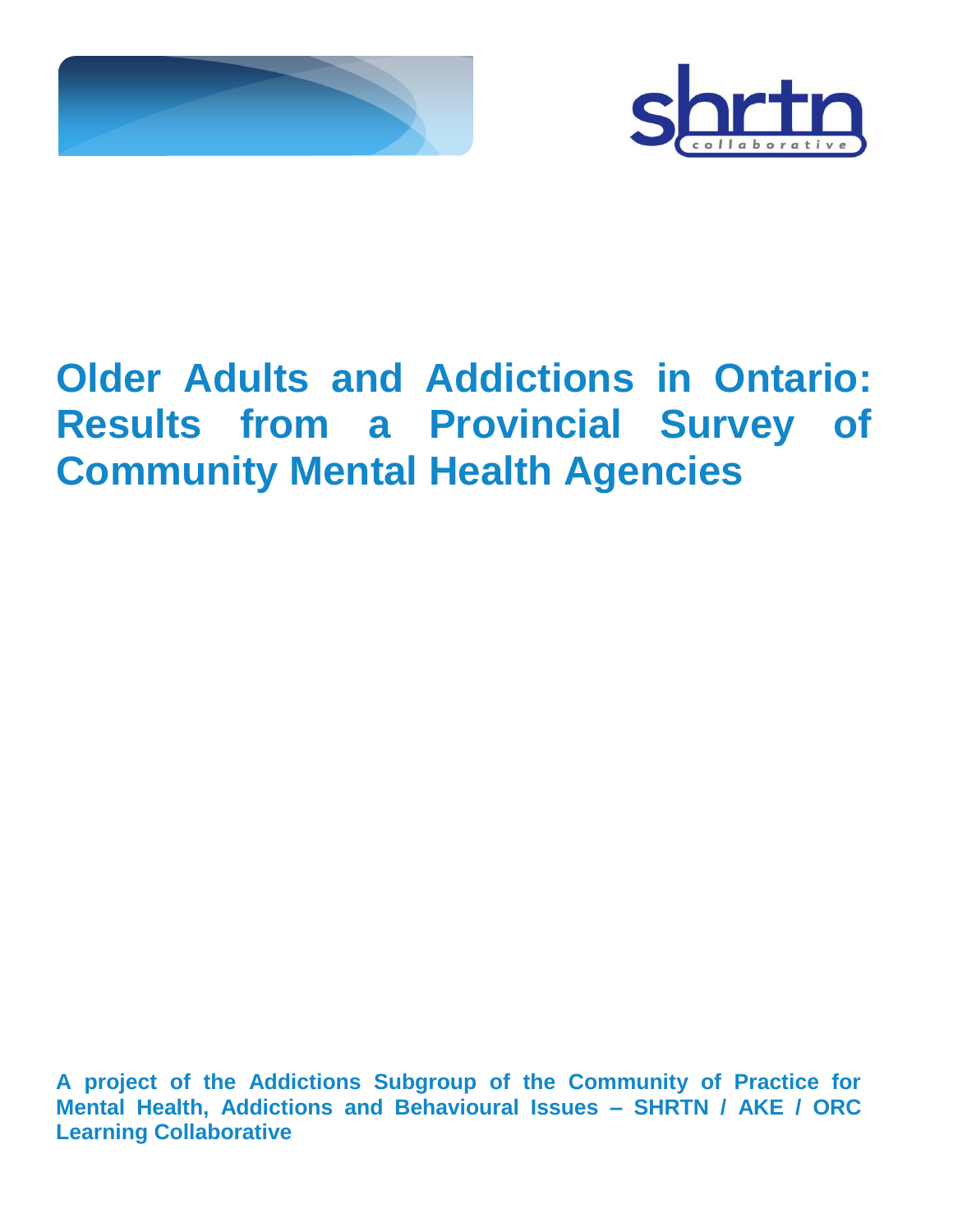



1

**Geriatric Addictions Subgroup:**

Elizabeth Birchall, *Community Outreach Programs in Addictions (COPA)* Julia Baxter, *St. Joseph's Healthcare Hamilton – Halton Geriatric Mental Health and Addiction Outreach & Halton ADAPT* Jan Haycock, *Sister Margaret Smith Centre, St. Joseph's Care Group* Dallas Smith, *Lifestyle Enrichment for Senior Adults (LESA) Centretown Community Health Centre* Carolyn Thompson, *Peel Addiction Assessment and Referral Centre (PAARC)* Bonnie Franklin, *Hamilton Public Health Services, Alcohol, Drug and Gambling Services, Older Wiser Lifestyles (OWL)* Robin Hurst, *Seniors & Mental Health, Saint Elizabeth Health Care* Sarah Clark, *Knowledge Broker, Alzheimer's Knowledge Exchange (AKE)*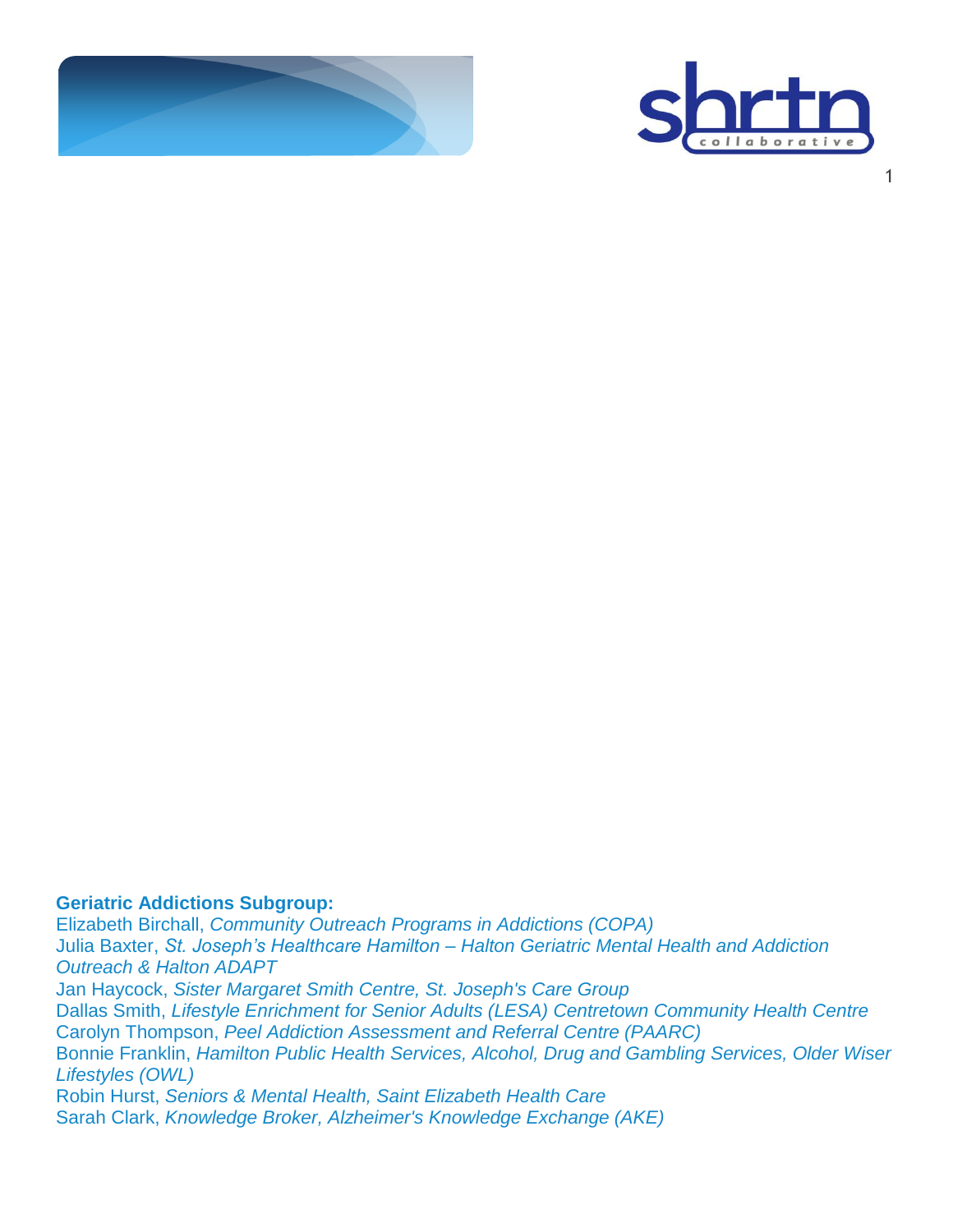



### **INTRODUCTION**

This report discusses the results of a provincial survey of community mental health and addictions agencies regarding older adults and addictions. This is a preliminary survey to help us begin to understand how many providers are working with older adults who have substance use issues and to identify what areas the providers see as requiring attention.

We are indebted to the SHRTN Community of Practice and the Alzheimer's Knowledge Exchange for their support and help with this and owe a particular thanks to Sarah Clark, our Knowledge Broker who ensured distribution and initial collation of the data.

### **PROJECT PARAMETERS**

In our initial discussions we decided to keep this, our first survey, simple and confined to trying to define the size of the issue and to getting an early idea of what would be helpful to the people serving older adults with substance misuse issues.

We decided the survey should be short, with straightforward questions that could be answered with numbers or short sentences. We also wanted to use the survey as a vehicle to identify training issues and expand our Subgroup and Community of Practice.

## **CONTEXT**

The Geriatric Addictions Subgroup is a group of agencies from across Ontario that are specifically dedicated to providing specialized geriatric addictions/concurrent disorders services. Some of the members are stand alone agencies who exclusively serve older persons and others are embedded in larger multiservice organizations but all share a history and expertise in the area of specialized geriatric addictions.

It is important to note that many older adults are accessing addictions treatment and service in mainstream addictions agencies. These same agencies are also very likely developing expertise and understanding of the older population in response to the demand from the ageing demographic. We, as a group, wanted to connect and try and understand what the capacity is in these agencies.

It is also fair to say that there is a subpopulation of older adults with addictions that require specialized service that has been traditionally offered by the members of the agencies that make up the geriatric addictions subgroup. We were also interested in what kind of support other agencies require in order to increase their ability to work with this more specialized group. This is related to the demographic growth of the older population and the capacity of services in Ontario to meet this growing need.

### **WORKING GROUP MEMBERSHIP**

**Toronto -** Elizabeth Birchall, Community Outreach Programs in Addictions (COPA)

**Halton Region** - Julia Baxter, St. Joseph's Healthcare Hamilton – Halton Geriatric Mental Health and Addiction Outreach & Halton ADAPT

**Thunder Bay** - Jan Haycock, Sister Margaret Smith Centre, St. Joseph's Care Group

**Ottawa** - Dallas Smith, Lifestyle Enrichment for Senior Adults (LESA) Centretown Community Health Centre

**Peel Region** - Carolyn Thompson, Peel Addiction Assessment and Referral Centre (PAARC)

**Hamilton** - Bonnie Franklin, Hamilton Public Health Services, Alcohol, Drug and Gambling Services, Older Wiser Lifestyles (OWL)

**Toronto** - Robin Hurst, Seniors & Mental Health, Saint Elizabeth Health Care Sarah Clark, Knowledge Broker, Alzheimer's Knowledge Exchange (AKE)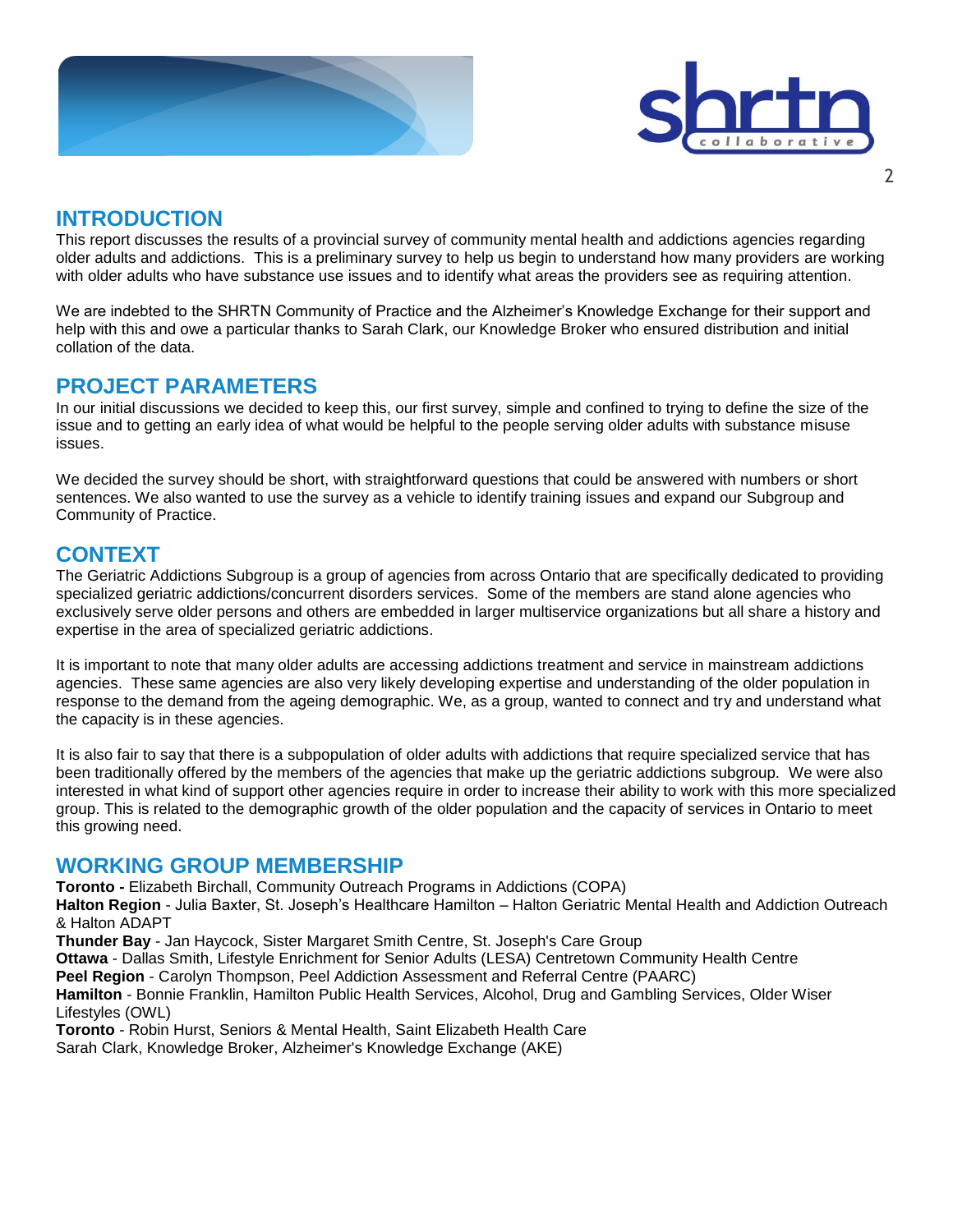



## **KEY FINDINGS**

- Nearly 96% of the survey respondents are working with older adults with substance misuse issues
- Both geriatric and non geriatric tools for screening are being used, with the geriatric tools including those that assess cognitive functioning levels.
- Nearly 68% reported they had had some sort of addictions training and identified highest ranked training needs as:
	- o alcohol and dementia, harm reduction, assessment/screening for substance use, and responsive behaviours
- Most common interventions/services are:
	- $\circ$  harm reduction, cognitive behavioural therapy, motivational interviewing, and counselling
	- o psychiatric referral, concurrent disorders programs, abstinence based programs, and withdrawal management(detox)
- Most common referrals/consultation used:
	- o extensive use of pyschogeriatric resources and psychiatry
	- $\circ$  extensive use of unspecified addictions services and the specialized geriatric addictions services (e.g. PAARC, LESA and COPA)

## **DISCUSSION and ANALYSIS**

It has been previously stated in this report that this survey is an initial effort to assess what is happening in the mental health and addictions sector with respect to older adults and addictions. The results help us start to understand how often service providers are working with older adults with addictions, what sort of tools and interventions they are using, where they are referring/consulting and what the training needs are.

The majority (96%) of the service providers we surveyed are working with older adults with substance use concerns. This confirms what the specialized geriatric addictions services have understood anecdotally for some time. It also confirms this is a population that we need to develop a coherent and coordinated response for as a sector.

Service providers are using screening tools but it appears that people are using a cross section of tools and it is not completely clear why certain tools are being chosen and if it is based on best practice for older adults with substance use issues. This is an area that requires more investigation regarding choice of tool. Are service providers using the tools they know and have available or the best or most effective choice for this population? If the tools currently being used are not based on best practice it is possible that their use is resulting in lower quality clinical decision making regarding further assessment, treatment and/or referral.

The tools themselves are related to different parts of the sector and are in some cases mandated by the Ministry of Health and Long Term Care/LHINs; this is the case with ADAT – Addictions and OCAN – Mental Health. The geriatric addictions specific tools (GMAST and SAMI) are both good tools but are alcohol specific. The changing demographics of the aging population will require broadening to include other types of substance. The other geriatric specific tools are related to cognitive impairment (MMSE, MoCA) and some that look at depression (GDS, SIDGECAPS). It is commonly understood in specialized geriatric addictions that impairment of cognitive function, mood and physical health issues are co-occurring and must be intrinsic to any assessment or treatment plan for an older adult with a substance misuse issue.

The service providers are using evidence based interventions that are generally understood to be effective, such as harm reduction, cognitive behavioural therapy, motivational interviewing and counseling. This does, however, lead us back to the issue of best practices for this population. It would undoubtedly be helpful to the sector at large to have a clear understanding of the most effective way of providing service to this population.

The most common referral choices include psychiatric referral, concurrent disorders programs, abstinence based programs and withdrawal management. The consultation resources used are psycho geriatric services, psychiatry and in addictions specifically, use of unspecified addictions services and the specialized geriatric addictions services (e.g. PAARC, LESA and COPA).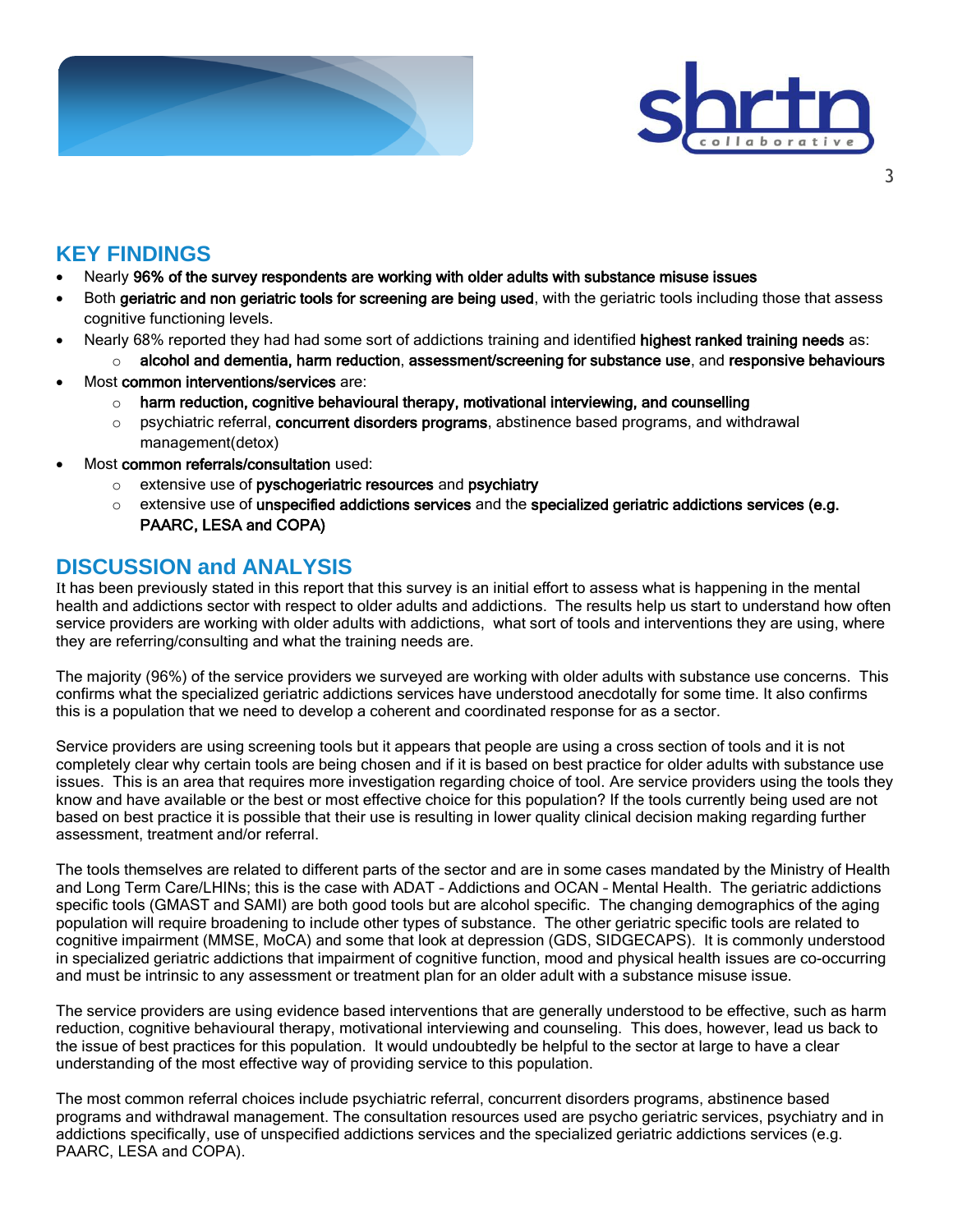



The intervention, referral and consultation patterns have the potential to help us understand where we should focus on identifying best practices and building capacity. Abstinence based approaches, for example, are generally accepted as not ideal for older adults whereas motivational interviewing and CBT can work very well for this population. The interpretation of referral and consultation usage does require more investigation. Are people using what they have available or what they believe to be best practices? The question then becomes what sort of resources should be available for consultation and referral? The answer would have to be based on effective use of health system resources and highest quality of care for service users both of which relate to improving the response of the system to older adults with substance misuse needs.

The final area is recommended training needs which were identified as alcohol and dementia, harm reduction, assessment/screening and substance use, and responsive behaviours. This dovetails with what most people in the geriatric sector at large have identified anecdotally already.

The overall findings of the survey supports many of the existing initiatives currently underway such as Behavioural Support Ontario, Guidelines for Comprehensive Mental Health Services for Older Adults in Canada (Mental Health Commission of Canada, 2011), and Not to be Forgotten: Care of Vulnerable Canadians (Parliamentary Committee on Palliative and Compassionate Care, 2011). These reports or initiatives identify the need for the system to respond to older adults with a number of issues including substance misuse needs within an integrated community model.

Ontario's Action Plan for Health Care (Ministry of Health and Long Term Care, 2011) states 'high quality care is less expensive' because we get it right the first time, transition for people between mental health care providers should be smooth, and care should be at home as much as possible. The recommendations growing out of this survey clearly support this. We need to improve our response by providing best/promising practices direction, training and consultation access to a variety of providers so the right service is available in the right place at the right time for older adults with substance misuse issues in Ontario.

## **RECOMMENDED NEXT STEPS**

This report based on the survey will be circulated widely through our SHRTN/AKE/ORC Community of Practice for Mental Health and Addictions <http://www.akeresourcecentre.org/Addictions>in order to inform or 'report back' to our own sector.

We will also make this report available to the BSO Provincial Resource Team, our LHINs, the Canadian Coalition for Senior's Mental Health (CCSMH) and the Ministry of Health and Long Term Care.

The Geriatric Addictions Subgroup will continue to build on our Fact Sheets and the pocket guides that are facilitated and distributed by our partners at the National Initiative for the Care of the Elderly (NICE) informed by the areas identified in this report (e.g. best practices for screening/assessment tools, harm reduction for older adults).

We will also grow our Geriatric Addictions Subgroup and Community of Practice in order to provide support, information and stimulate knowledge exchange within the health system regarding older adults and substance misuse issues.

4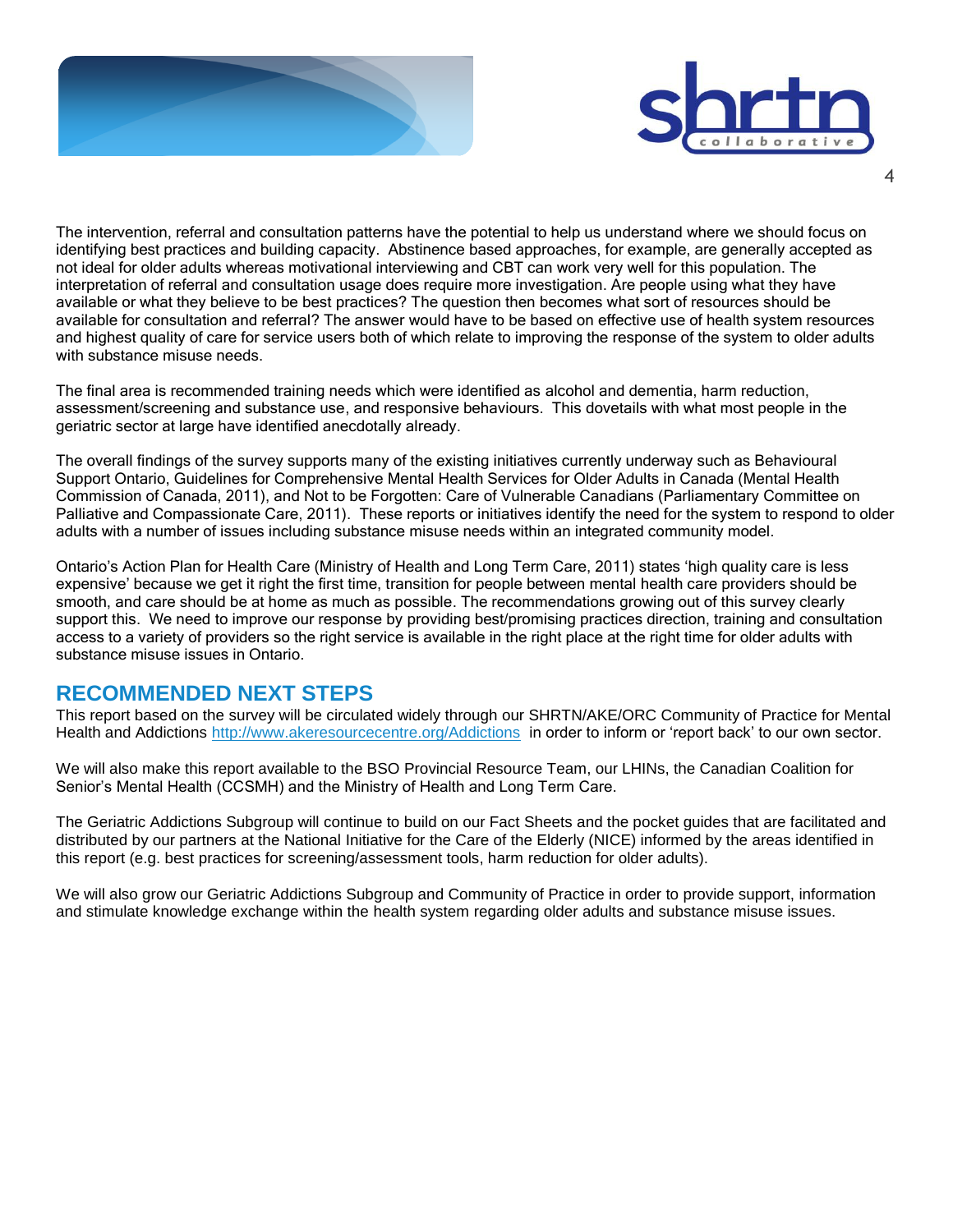



## **SURVEY RESULTS**

**METHODOLOGY**

#### *1. Development of the Questionnaire*

The questionnaire was developed by the Older Adults Addiction Subgroup of the Community of Practice with input and support of our SHRTN Knowledge Broker. The primary objective was to get some basic information about the number of agencies working with older adults with addictions, where they are, what sectors providers are working in, what sort of resources they have for consultation, what tools they are using and what are the training needs.

#### *2. Administering the Questionnaire*

The questionnaire was distributed through several networks, the Ontario Federation of Mental Health and Addictions Providers (OFMHAP), Addictions Ontario (AO), the Mental Health, Addictions and Behavioural Issues Community of Practice members, Geriatric Mental Health Outreach Teams, the SHRTN/AKE knowledge brokers who distributed to their networks, public health network, and the Community Health Centre Association. One hundred and sixty three surveys were widely distributed and many of the respondents were not geriatric or addictions specific providers. The response rate was excellent at 95.7%.

*Question 1 -* Are you working with older adults (55 years and up) with substance misuse issues? Nearly 96% of the 163 respondents are working with older adults with substance misuse issues.



*Question 2 -* What percentage of your total number of clients served have substance misuse issues? Over 40% of the respondents reported that 30% or more of their clients have substance misuse issues. It is important to note that these re clients of all ages, not specifically geriatric clients.

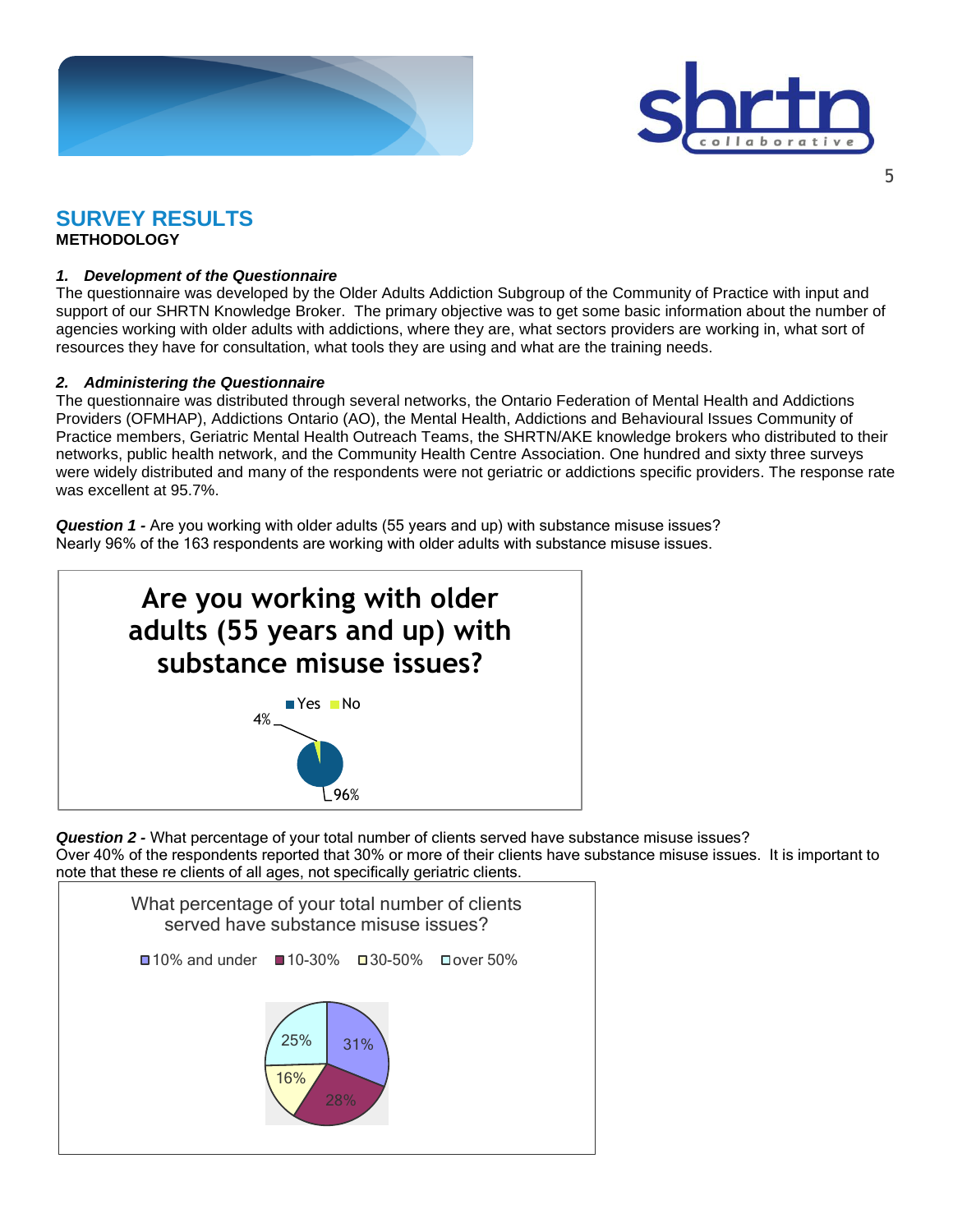



*Question 3 -* What tools do you have to work with this population? Please list any /all:

- 1. Screening/Assessment Tools
- 2. Clinical Interventions
- 3. Other Strategies/Guidelines

We asked this question to get a sense of the type of tools and interventions that people were using as a first step towards developing best/promising practices for geriatric addictions assessment and interventions.

#### Screening/Assessment Tools

The geriatric specific assessment tools that are being used include two specifically to assess for problematic issues with alcohol (GMAST and SAMI), a number that look at cognitive impairment(MMSE, MoCA) and some that look at depression (GDS, SIDGECAPS).

The non geriatric specific tools that were used, in order of frequency, are the ADAT, the CAGE, The GAIN Short Screener and the OCAN. The ADAT is a collection of tools that is being implemented in all addiction agencies across Ontario on the direction of the Ministry of Health and Long Term Care. The Ontario Common Assessment of Need (OCAN) is being implemented in community mental health agencies across the province also under the direction of the Ministry of Health and Long Term Care.

The CAGE is a very simple 4 question tool that does a preliminary screen for alcohol misuse issues and the GAIN Short Screener is a tool that assesses for mental health issues and substance misuse.

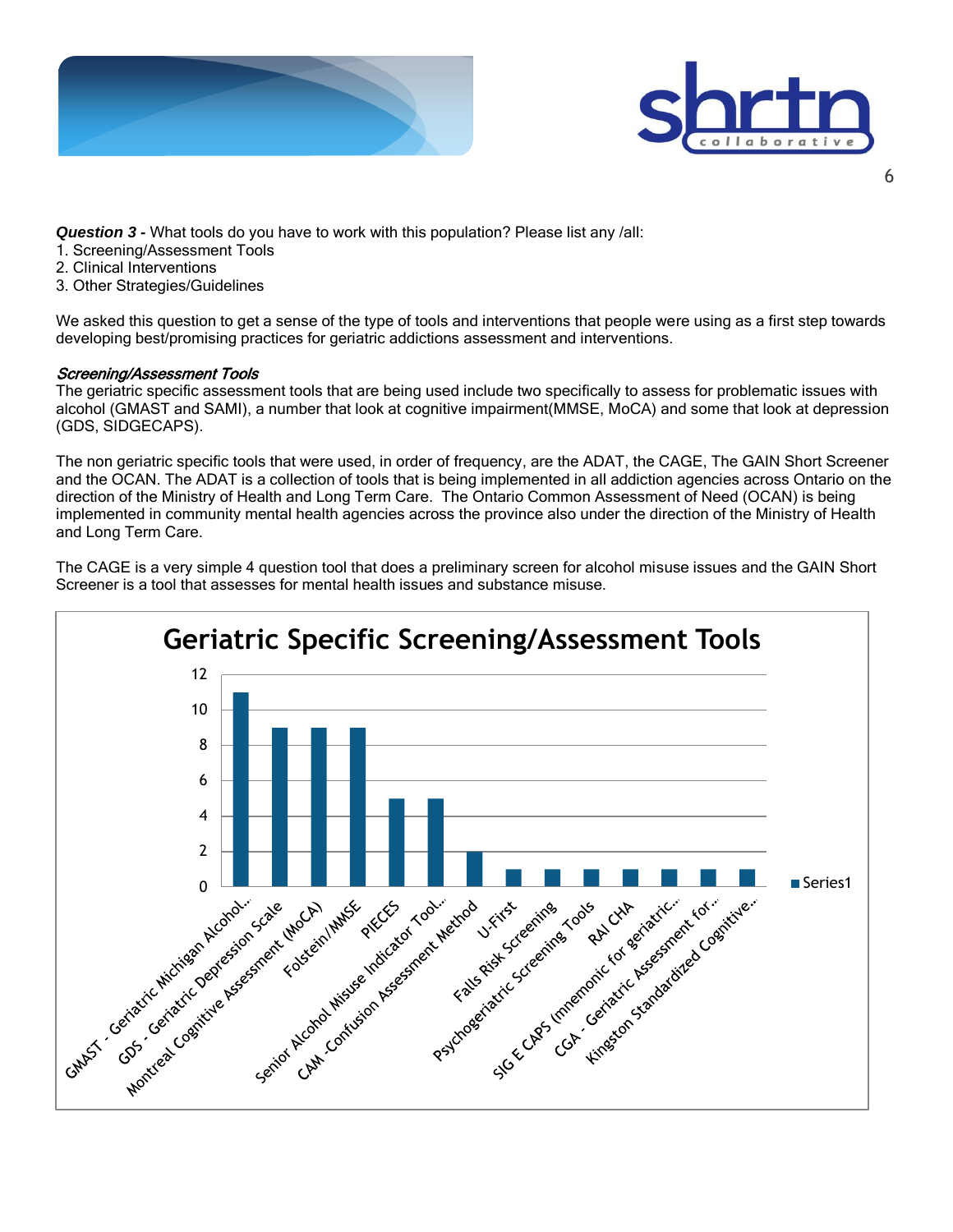





#### Interventions, Referrals and Services Utilized

The responses covered a wide array of interventions but the most commonly reported included harm reduction, cognitive behavioural therapy, motivational interviewing and counselling. The respondents are using a variety of referrals and services with the most often used being psychiatric referral, concurrent disorders programs, abstinence based programs and withdrawal management (detox).

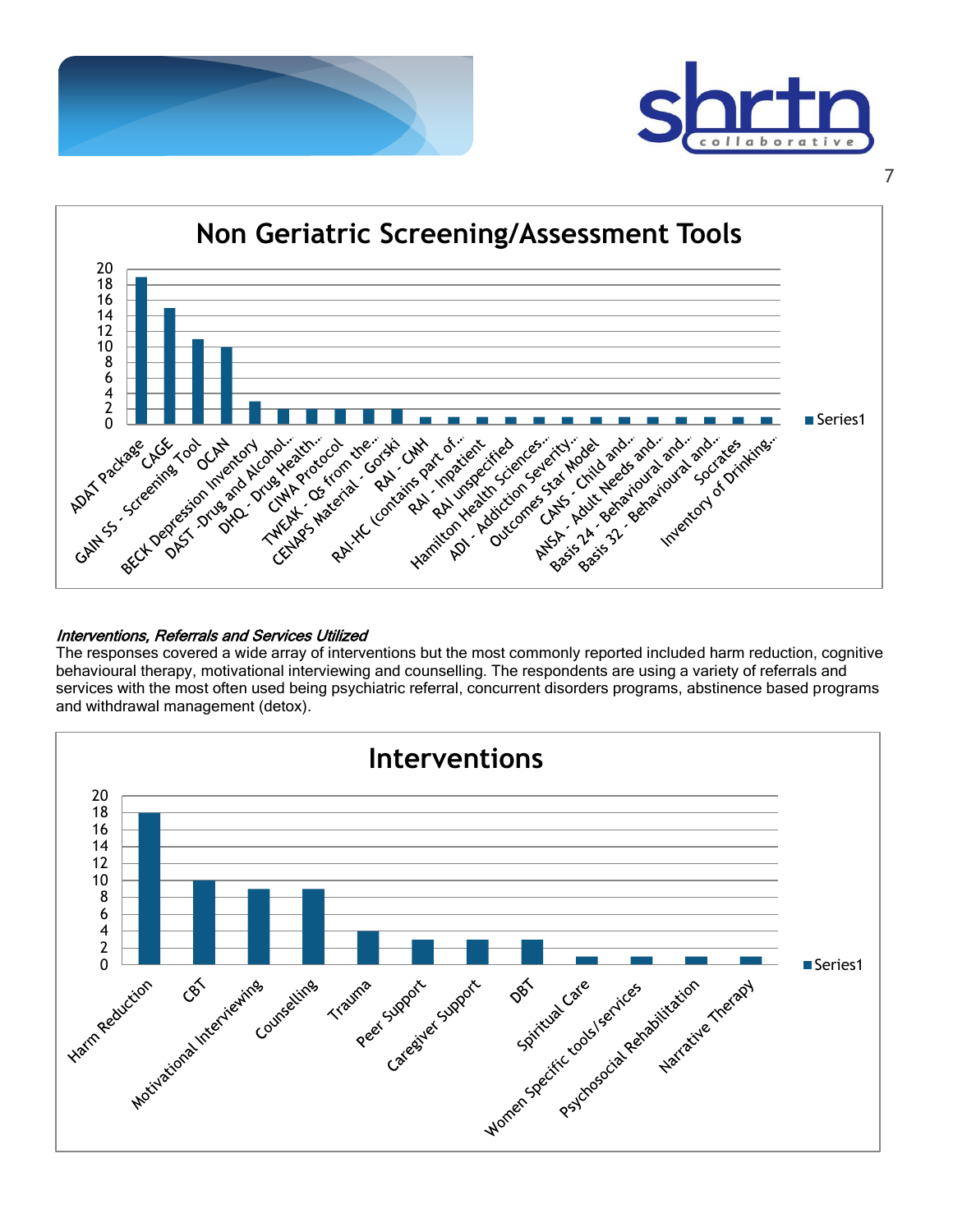





*Question 4 -* What resources are available to you to consult with on older adults with substance misuse issues (e.g. geriatric addictions specialist staff, psychogeriatric services, geriatric psychiatrist, addictions services etc.)?

We asked this question to try and understand what resources providers had access to and were using to work with older adults with addictions issues. The results are very interesting and for purposes of this analysis have been divided into general consultation resources and addictions specific resources.

The general resources used show extensive use of pyschogeriatric resources and psychiatry. The addictions specific resources show extensive use of unspecified addictions services and the specialized geriatric addictions services (e.g. PAARC, LESA and COPA). This leads to an interesting discussion regarding expertise that may exist within addictions services that is not being leveraged and an opportunity to enhance capacity through using specialized services paired with community addictions providers.

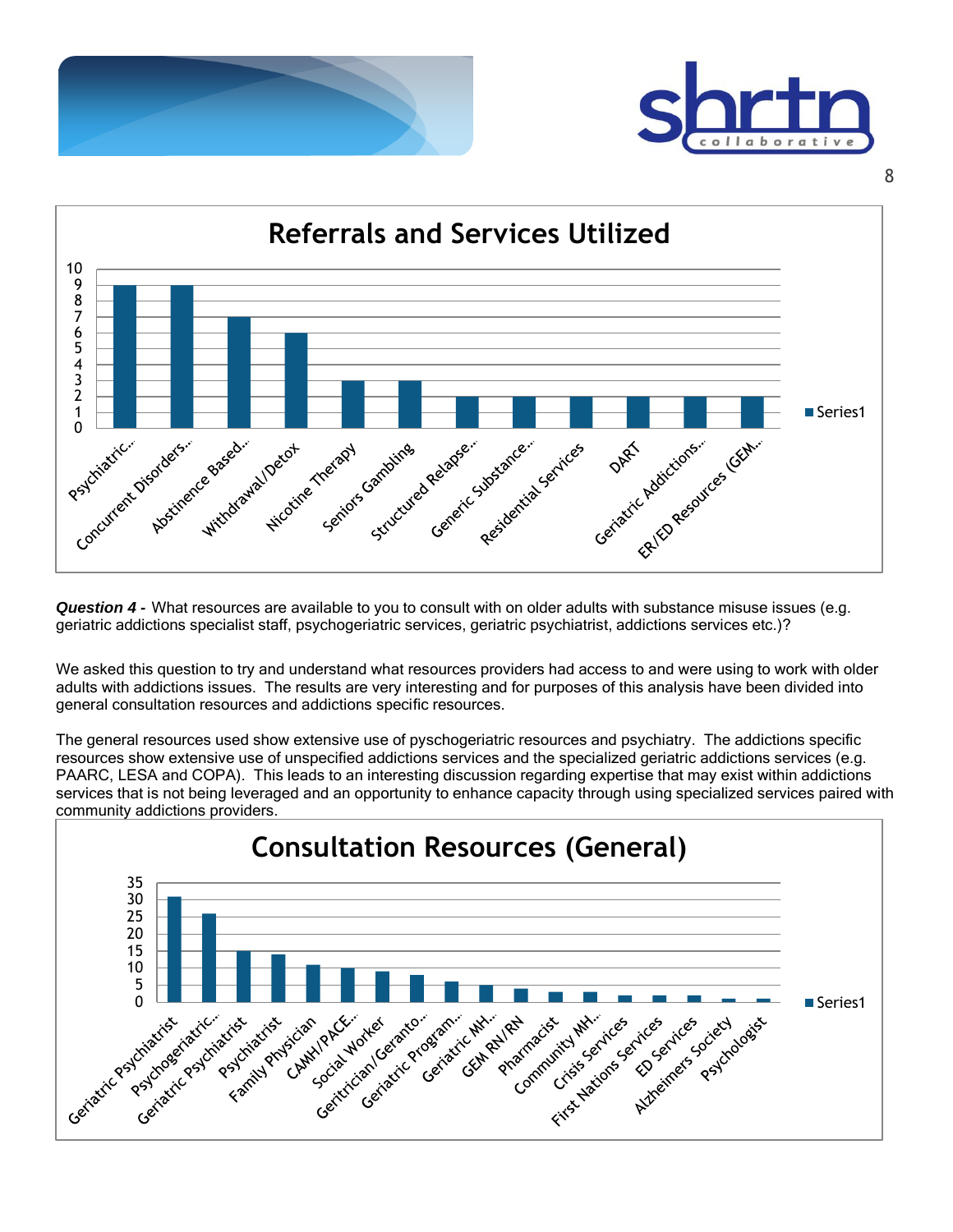



![](_page_9_Figure_2.jpeg)

*Question 5 -* What training or education areas would you recommend for new or existing staff working with older adults with substance misuse needs?

dementia, harm reduction, assessment/screening and substance use and responsive behaviours. **Training Recommendations**

We asked this question to find out what people in the field see as the primary areas that people need to be trained and education in. The results are interesting and it is interesting to note the highest ranked training needs are alcohol and

![](_page_9_Figure_6.jpeg)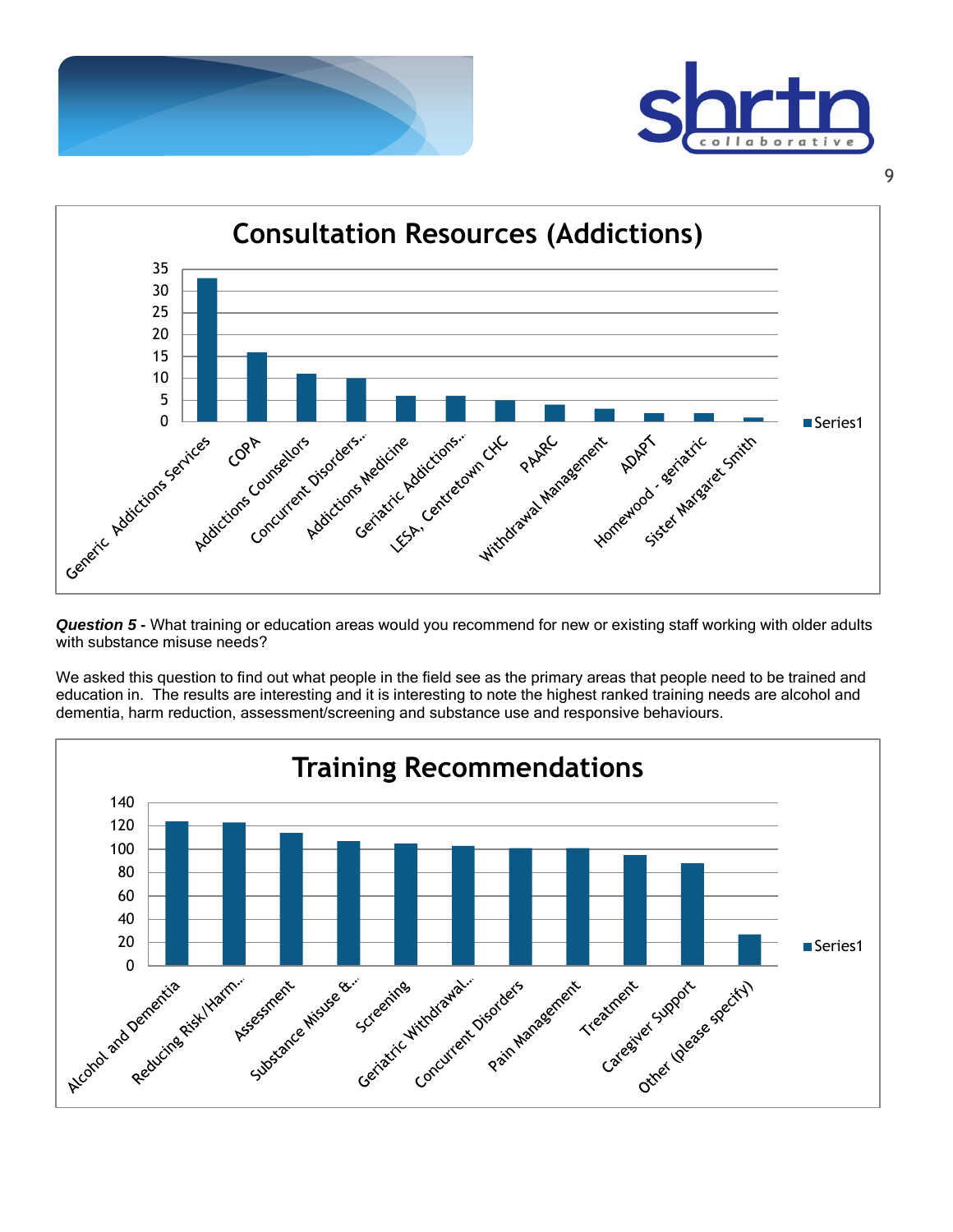![](_page_10_Picture_0.jpeg)

![](_page_10_Picture_1.jpeg)

*Question 6 -* Have you had addictions training? *Question 7 -* If so, please provide details

Nearly 68% of the respondents reported they had had some sort of addictions training. This training has been obtained through degree or diploma educations (e.g. MSW program, addictions counselling), workshops or training sessions and on the job experience. The training is across the spectrum with little consistency and a lot of fragmentation.

*Question 8 -* What is the name of your organization?

*Question 9 -* What sectors do you work in?

The respondents are working in virtually all sectors in the health and social services system. It is important to note that many of the respondents are working in multiple sectors.

![](_page_10_Figure_7.jpeg)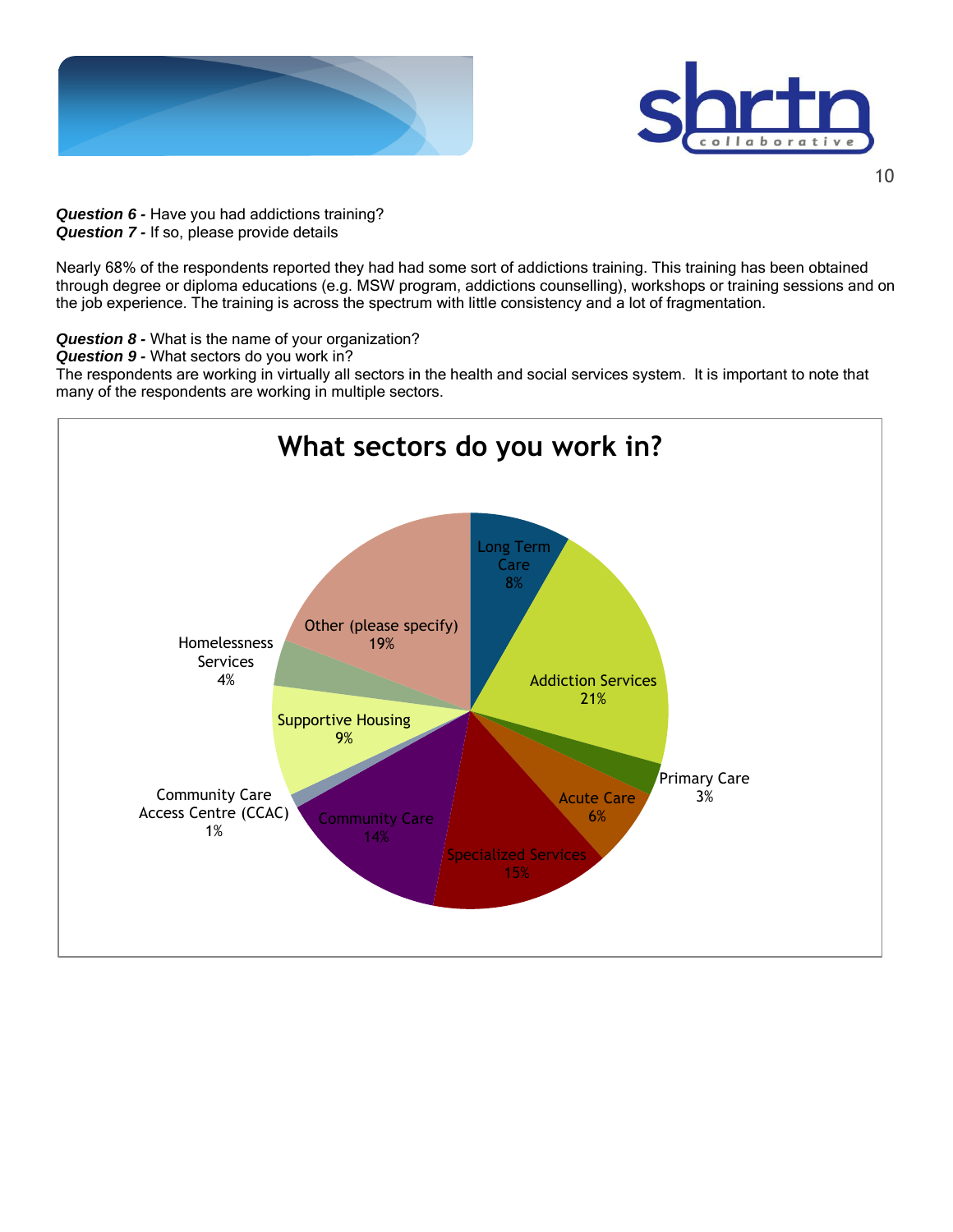![](_page_11_Picture_0.jpeg)

![](_page_11_Picture_1.jpeg)

*Question 10 -* What LHIN(s) do you provide service to? We had an excellent response, with all 14 LHINs represented in the respondents.

![](_page_11_Figure_3.jpeg)

*Question 11 -* Are you interested in participating in the Geriatric Addictions Subgroup of the Seniors Health Knowledge Network Mental Health, Addictions and Behavioural Issues Community of Practice?

The total number of respondents was 157, of which 42% are interested in participating in the Geriatric Addictions Subgroup of the Community of Practice.